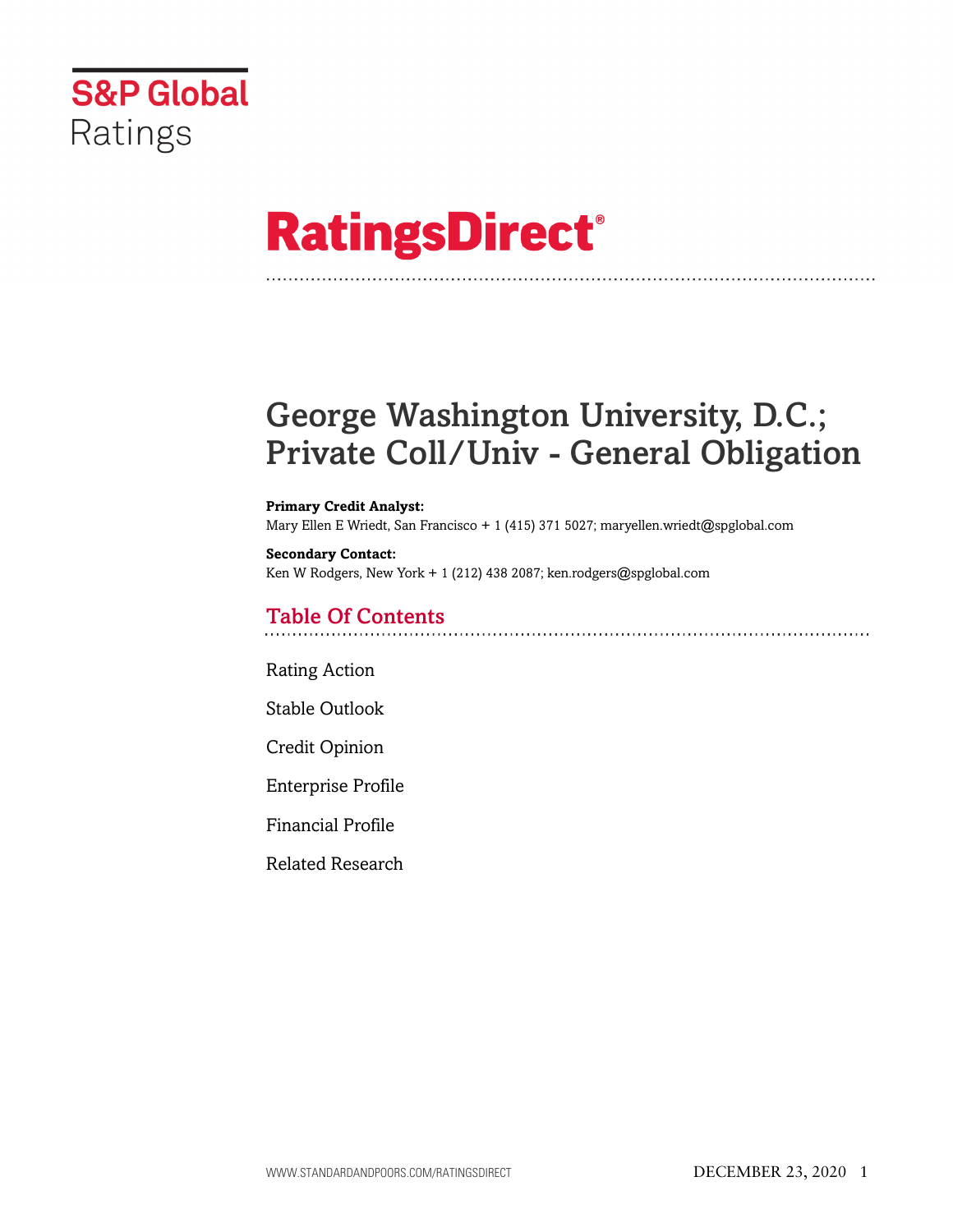# George Washington University, D.C.; Private Coll/Univ - General Obligation

# <span id="page-1-0"></span>Rating Action

S&P Global Ratings affirmed its 'A+' long-term rating on George Washington University (GW or the university), D.C.'s various series of taxable bonds outstanding. The outlook is stable.

All debt outstanding is a general obligation (GO) of the university. GW's total debt outstanding is \$2.2 billion, including a \$300 million draw on a credit agreement for defensive liquidity during the COVID-19 pandemic. All of GW's long-term debt was issued with 30-year bullet maturities. GW has issued no direct placement debt with banks or other financial institutions and has no swaps in place on any of its debt obligations. Management reports that the university does not plan to issue additional new-money debt backed by its GO pledge in the near term.

Although uncertainty is high regarding the duration and extent of the effects of the COVID-19 outbreak, we believe that GW has taken prudent steps to ensure the safety of its students, faculty, and staff while remaining financially responsible. In March 2020, the university transitioned to an online format and closed residence halls to the majority of students. For students living on campus before the outbreak, the university provided refunds for housing and dining. In total, GW's auxiliary revenue was \$24 million lower than forecast. GW leveraged its medical enterprise, developing a testing lab, tracking and tracing procedures, and facilities for quarantining.

The university received \$9.1 million through the Coronavirus Aid, Relief, and Economic Security (CARES) Act Higher Education Emergency Relief Fund and has allocated the full amount to student aid (rather than using half to offset institutional costs). GW also received \$9 million through the CARES Act Health and Human Services Provider Relief Fund. In fiscal 2020, net operating income on a full-accrual basis was negative 2.8%, or negative \$59.2 million. Results were positive on a cash basis. In response to the lower revenue (e.g., auxiliary and net patient revenue) and higher expenses (e.g. testing and supplies), a number of cost-saving measures were taken. In fiscal 2021, management is projecting break-even results or a slight surplus.

GW determined that offering online instruction for fall 2020 and keeping all residence halls closed with certain exceptions was in the best interest of its community. As expected, total headcount declined as students either took a gap year or deferred enrollment. Total headcount in fall 2020 was 27,017, or a decline of 2.9% from fall 2019 headcount of 27,814. Domestic headcount was up slightly by 0.3%, or 63 students, but international enrollment was down 20.6%, or 860 students. Overall, international enrollment fell to 12.3% of total headcount enrollment in fall 2020 from 15.0% in fall 2019. Professional students in law and medicine were the only categories that increased for both domestic and international students. For the spring 2021 semester, the university announced that 100% online learning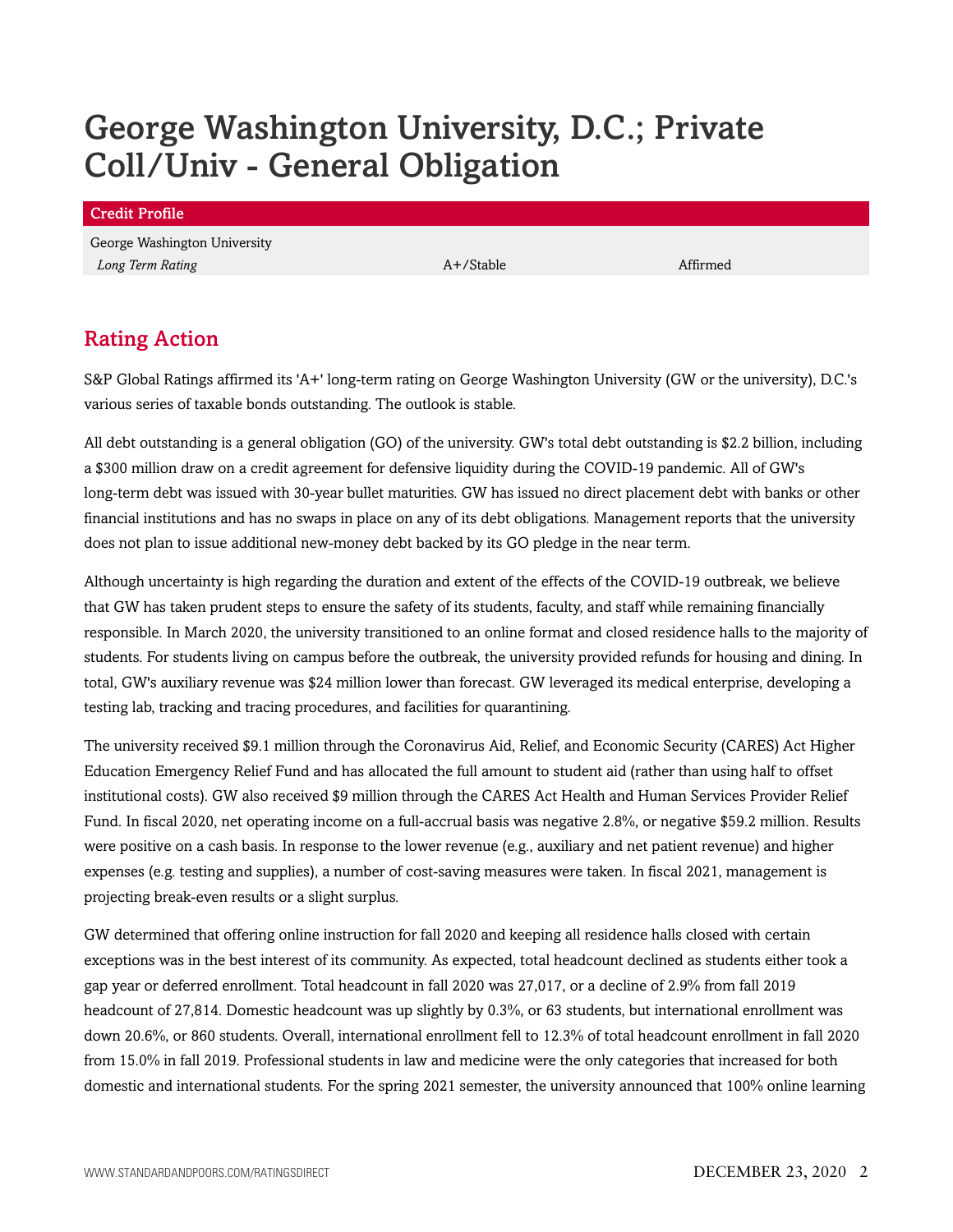will continue. To increase liquidity during the uncertainty of the pandemic, management negotiated a new credit agreement with favorable terms and drew the full \$300 million for defensive purposes in spring 2020. Total cash was \$696 million as of June 30, 2020, relative to \$162 million as of June 30, 2019. The endowment was valued at \$1.8 billion as of June 30, 2020. We believe GW's management responded promptly in aligning the university's expenditures with conservatively budgeted revenue, and this, together with available resources, should help the university offset medium-term pressures that might arise as a result of this pandemic.

## Credit overview

Our rating reflects our belief that GW's enterprise profile is very strong as a comprehensive research university, with more than half of its enrollment coming from its graduate and professional programs (law and medicine, among other disciplines), and strong student quality. Also, the rating reflects our view that the university's financial profile is strong, characterized by revenue diversity but high debt, with some susceptibility given the extensive use of bullet maturities. The combined enterprise and financial profile lead to an initial indicative stand-alone credit profile of 'a+' and a final long-term rating of 'A+'.

The rating further reflects our view of the university's:

- Good revenue diversity, with student-derived revenue accounting for less than two-thirds of adjusted operating revenue, and with revenue coming from health care operations, grants and contracts, and private gifts;
- Sizable money received from its research programs, with record funding in fiscal 2020; and
- Sound budget strategy to increase revenue, align costs, and improve liquidity.

Partly offsetting the above strengths, in our view, are the university's:

- Merely adequate available (expendable) resources to operating expenses and debt;
- High 7% smoothed maximum annual debt service burden, with most debt having bullet maturities; and
- Investment portfolio with a heavy allocation to real estate, which we typically view as a less liquid asset.

The stable outlook reflects S&P Global Ratings' expectation that the university's enrollment will stabilize, financial operations on a full-accrual basis will return to break-even-to-positive, and expendable resource ratios relative to operations and debt will increase somewhat. We also assume no additional new-money debt issuance without a commensurate increase in expendable resources.

GW was established in 1821 as Columbian College by an act of Congress, and in 1904, its name was changed to The George Washington University. Its main campus is in the Foggy Bottom neighborhood in northwest Washington, D.C., with additional facilities in the Mount Vernon Campus in D.C. and the Virginia Science and Technology Campus located in Loudoun County, Va.

### Environment, social, and governance factors

In our view, GW, similar to other higher education institutions, faces elevated social risk given the uncertain duration of the COVID-19 pandemic. Because of the pandemic, GW's management team moved to implement remote learning in spring 2020 and is fully remote in fall 2020 to protect students' health and safety and limit social risks associated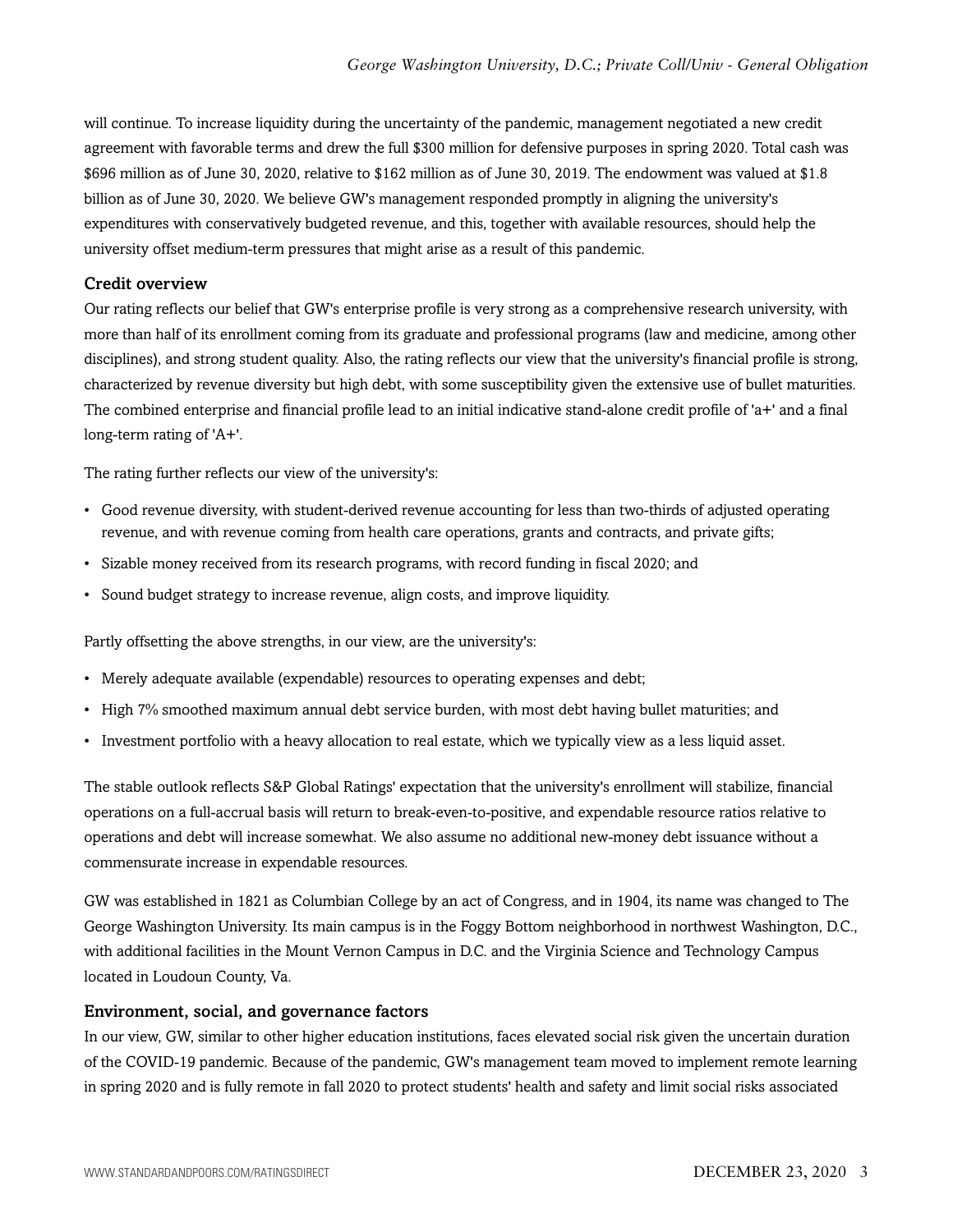with the community spread of COVID-19. We view the risks posed by COVID-19 to public health and safety as a social risk under our environment, social, and governance factors. Despite the elevated social risk, we believe GW's environment and governance risk are in line with our view of the sector as a whole.

# <span id="page-3-0"></span>Stable Outlook

#### Downside scenario

A lower rating could result from an unexpected further decline in enrollment, weaker financial operating performance, lack of growth in expendable resources, or a measurable increase in debt. In addition, though we understand that the virus is a global risk, we could also consider a negative rating action during the outlook period should unforeseen pressures related to the pandemic materially affect demand, finances, or the trajectory of the university's plan as a result of the recent COVID-19 outbreak.

### Upside scenario

We believe that GW is unlikely to increase its expendable resources sufficiently during the outlook period to warrant a positive rating action. However, any consideration of a positive rating action would be predicated upon firmer financial operating performance on a full-accrual basis and a significant improvement in expendable resources in relation to operations and debt.

# <span id="page-3-2"></span><span id="page-3-1"></span>Credit Opinion

# Enterprise Profile

# Economic fundamentals

In our view, GW has fairly strong geographic diversity, as we understand that approximately 70% of its students come from outside the D.C, Maryland, and Virginia region. Therefore, the U.S. GDP per capita of \$62,171 anchors our assessment of GW's economic fundamentals.

### Market position and demand

The university consists of 10 academic units. Eight schools offer both undergraduate and graduate degrees, and two offer graduate and professional degrees: the Law School and the Graduate School of Education and Human Development. The School of Medicine and Health Sciences, the Milken Institute School of Public Health, the School of Nursing, and affiliated entities were formerly organized within an administrative unit known as the George Washington University Medical Center. GW generally does have the ability to flex demand through tuition pricing and discounting strategies.

As of fall 2020, the university enrolls slightly more than 27,000 students at all of its campuses. Headcount enrollment fell 2.9% to 27,017, primarily as a result of COVID-19, including challenges for the significant international population. However, fall 2019 also had a decline in headcount enrollment of 1.3% following growth in the previous five years. GW has a large number of graduate and professional students; undergraduates constituted just 43.5% of total enrollment for fall 2020. In fall 2020 and 2019 undergraduate and graduate headcount declined, but professional programs in law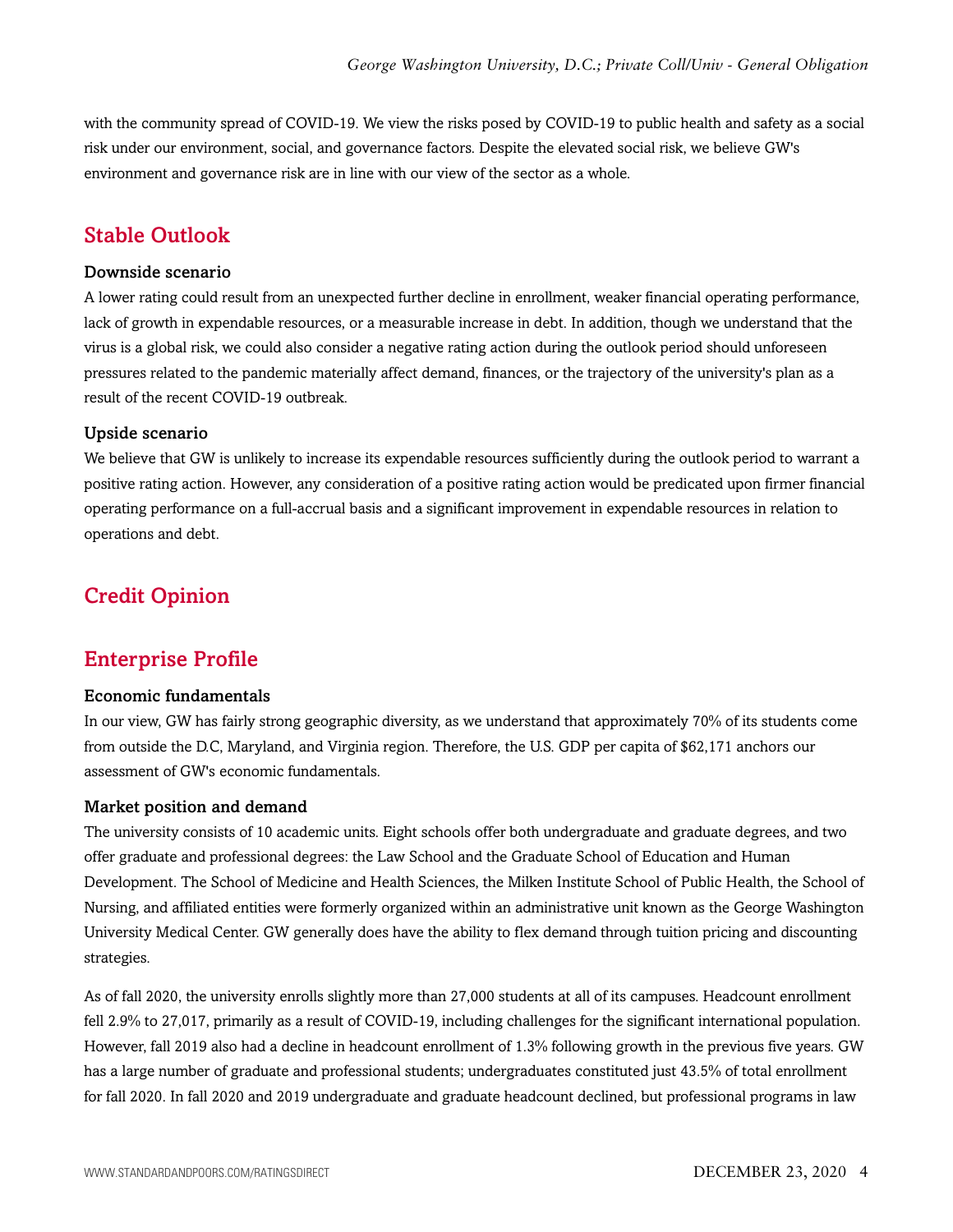and medicine grew. Total international headcount was 3,310 in fall 2020, down 20.6% from 4,170 in fall 2019; the percentage of total international headcount enrollment declined to 12.3% in fall 2020 from 15.0% in fall 2019. Total domestic headcount enrollment increased 0.3% to 23,7070 in fall 2020 from 23,644 in fall 2019. Management has identified both short-term and longer-term strategies to reflect on and refresh enrollment plans with new market data and leverage virtual platforms. We expect enrollment to stabilize or increase, particularly as demand from international students starts to rebound as GW leverages its unique and advantageous location in the nation's capital as well as its diverse student body and institution.

Primarily as a result of COVID-19, freshman applications decreased by 2.1% to 26,405 in fall 2020 but were down only 2.2% from the record 26,987 in fall 2017. GW became test-optional in fiscal 2016, as management believes the data show low correlation between standardized test scores and undergraduate success; GW instead evaluates long-term factors such as grade point average, difficulty of high school curriculum, and community service.

GW is selective, accepting only 43.0% of applicants in fall 2020; that percentage increased from a low of 40.8% in fall 2019 but is still an improvement from 46.5% in fall 2015. Evidencing the competitiveness of the market, the matriculation rate has been around 24% in the past four years. It declined to 17.4% in fall 2020, again primarily as a result of COVID-19 and a larger-than-usual number of deferrals. In our view, student quality is strong for fall 2020, with an average SAT score of 1354 (excluding the writing section of the SAT) for incoming freshmen.

The university uses econometric modeling for enrollment management and budgeting. This modeling gives management the data tools to make critical decisions. The enrollment management modeling is used to develop strategies to manage enrollment, retention, and revenue implications of alternative financial aid packaging strategies, as well as weigh the trade-offs between short-term revenue and compositional differences in the size and profile of the entering class.

# Management and governance

President Thomas J. LeBlanc took office on Aug. 1, 2017. Dr. LeBlanc previously served as the executive vice president, provost, and professor of computer science and electrical and computer engineering at the University of Miami. In August 2018, Mark Diaz began as executive vice president and chief financial officer, following the retirement of his predecessor Lou Katz. Prior to joining GW, Mr. Diaz was a leader in budget and planning at the University of Miami. A new five-year strategic planning process was begun during the 2019-2020 academic year, but in spring 2020 that process was placed on hold while the university and community addressed the COVID-19 pandemic's impact and mitigation. A new strategic plan is expected to be drafted in the near future.

# <span id="page-4-0"></span>Financial Profile

### Financial management policies

The university prepares publicly available audited financial statements on an annual basis and internal interim financial statements monthly. We understand there are formal policies for endowment and investments and informal reserves, liquidity, and debt policies. The university operates according to a strategic plan supplemented by rolling business plans. We also understand the university is fully accredited and has had no regulatory infractions.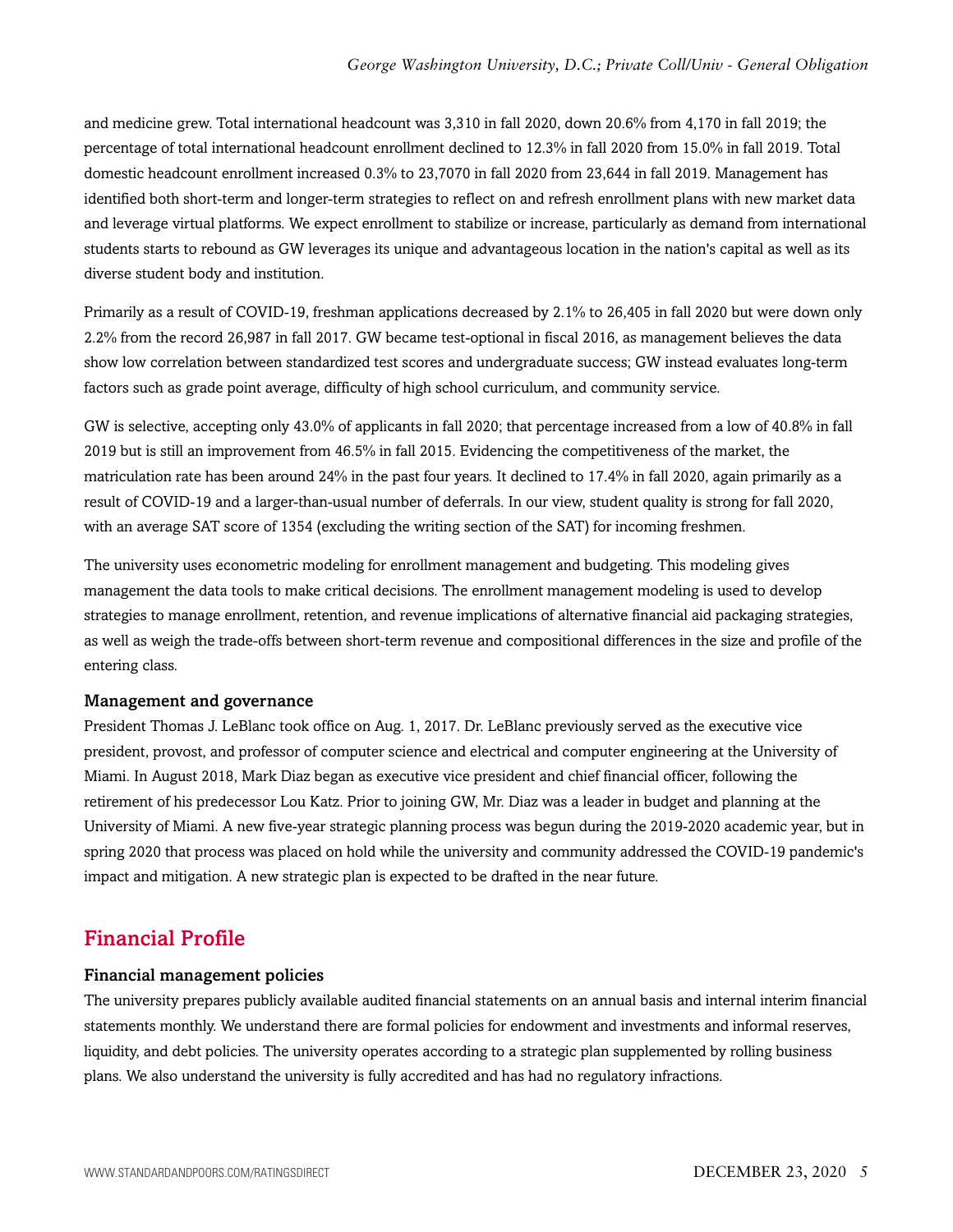The university also meets standard annual disclosure requirements and has an enterprise risk management program in place that is actively monitored. The financial policies assessment reflects our opinion that, despite areas of risk, the organization's overall financial policies are not likely to hamper its ability to pay debt service. Our analysis of financial policies includes a review of the university's financial reporting and disclosure, investment allocation and liquidity, debt profile, contingent liabilities, and legal structure, and a comparison of these policies to those of comparable institutions.

#### Financial performance

Primarily as a result of the effects of the COVID-19 pandemic, including enrollment declines, revenue loss, and increased expenses, GW recorded a negative 2.8% net operating income in fiscal 2020, following three years of full accrual surpluses. The net adjusted operating income of negative \$59.2 million included depreciation expense of \$93.8 million so was positive on a cash basis. Net patient revenue after bad debt declined to \$273.5 million versus the budgeted \$348.4 million largely as a result of the cancellation of elective procedures following the onset of the pandemic. Additionally, auxiliary revenue declined to \$89.7 million as compared with \$119.3 million in fiscal 2019 and \$113.7 million budgeted for fiscal 2020. In planning for fiscal 2021, management faced a revenue loss scenario of \$180.2 million and in response implemented \$62.0 million of permanent structural budget reductions, as well as \$87.0 million in other expense cuts and \$20.0 million in revenue enhancements, resulting in a break-even-to-slightly-positive margin.

In our view, GW generally has good revenue diversity, with tuition revenue accounting for 56% of total adjusted operating revenue in fiscal 2020, followed by health care operations at 17%, grants and contracts at 10%, investment and endowment income at 7%, and auxiliary sources at 5%. Research funding peaked at \$209 million in fiscal 2020. Tuition increases have been modest, in our view, with undergraduate tuition and fees up 3% for fall 2020 over the prior year; annual increases have been about 3%. Management has taken steps in the past to limit GW's exposure to health care risk by selling a majority interest (80%) in its hospital to Universal Health Services in 1997, creating a separately incorporated faculty practice plan in 2000, discontinuing its health care plan in 2002, and restructuring its relationship with Medical Faculty Associates in 2018 by consolidating the group into GW's financial statement. We believe that management's budgeting practice is sound, and it has executed well and in timely fashion on its financial plan.

#### Available resources

At fiscal year-end June 30, 2020, GW's unrestricted resources totaled \$1.7 billion, its expendable resources \$2.6 billion, its cash and investments \$2.6 billion, and total debt \$2.2 billion. When compared with adjusted operating expenses, expendable resources were adequate, at 126%, and somewhat lower compared with debt (including the effect of \$300 million drawn on lines of credit for defensive liquidity purposes), at 118%. Cash and investments were stronger as of June 30, 2020, equal to 145% of adjusted operating expenses and 135% of debt. We consider expendable resources ratios to be a better measure of available resources, as cash and investments include more than \$1 billion in real estate, which is generally illiquid. We do note that GW has a history of divesting real estate assets that no longer meet strategic objectives.

GW's available resources and related ratios are adequate to support the current debt and rating, as supplemented by strong annual contributions and gifts. However, additional debt issuance without a commensurate increase in financial resources could pressure the rating.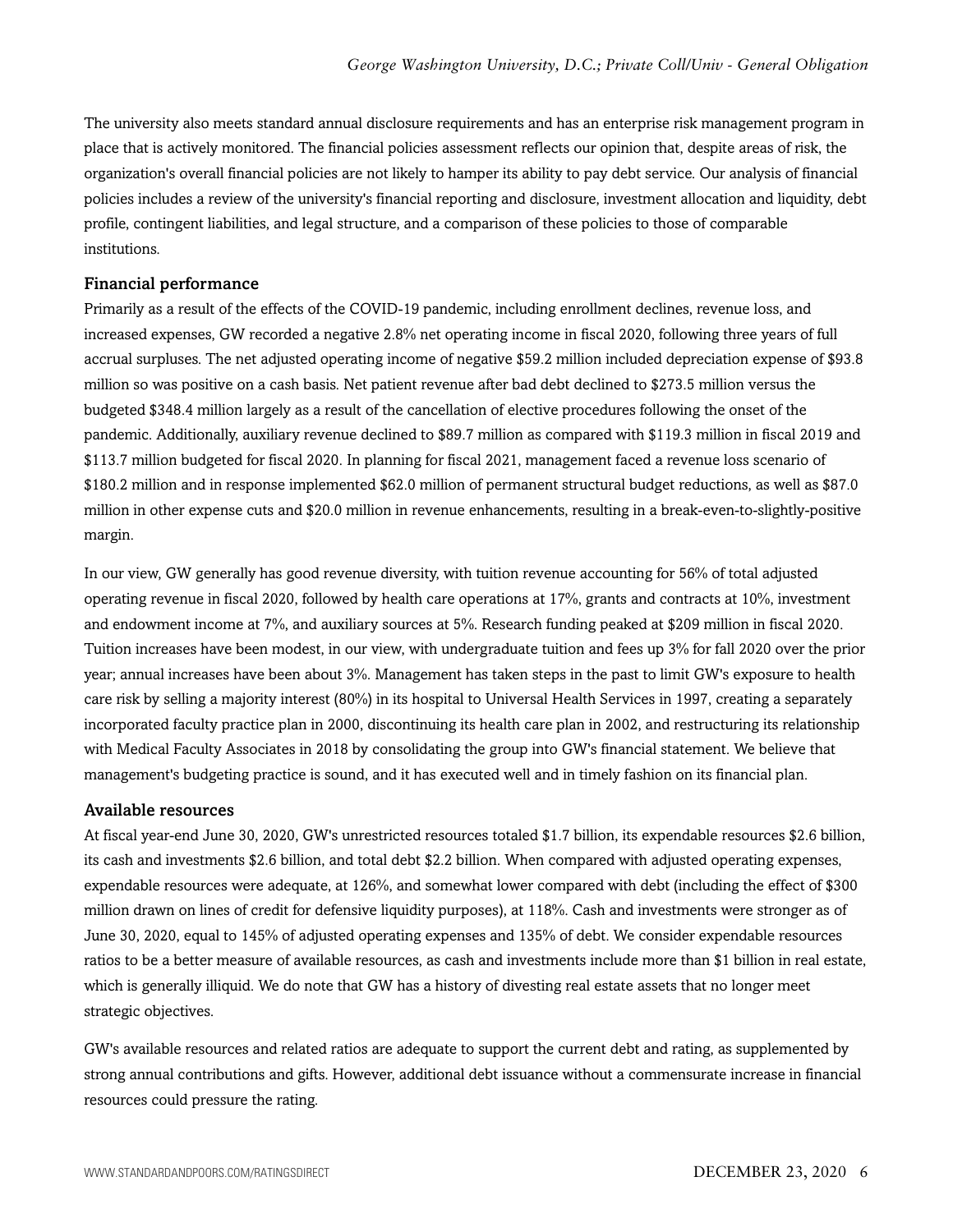GW's endowment has risen 15% to \$1.80 billion as of fiscal year-end 2020 from \$1.57 billion in 2016. The endowment's asset allocation is diverse, in our view, but more heavily invested in real estate compared with peers. Through fiscal 2020, GW's endowment spending policy target was 5% of the market value (including real estate). Starting in fiscal 2021, GW has changed its endowment payout policy to 4.5% from 5.0%, based on a three-year rolling average. The actual endowment spending in fiscal 2020 was 5.1%, with no extraordinary draws as a result of COVID-19.

On July 1, 2011, GW began a major \$1 billion fundraising campaign that concluded on June 30, 2017. The campaign exceeded the target and raised \$1.024 billion. The campaign's proceeds were used mainly to enhance the university's academic programs. Annual giving has been strong, in our opinion, with net contributions of \$39 million in fiscal 2020, exceeding the budget of \$32 million.

#### Debt and contingent liabilities

The university has a high debt load, in our opinion. The university issued its long-term debt as taxable bonds with 30-year bullet maturities to take advantage of low interest rates. All of GW's long-term debt is fixed rate, which we believe provides predictability to the debt portfolio. In May 2020, GW finalized a \$300 million credit agreement with PNC Bank as administrative agent, with a \$175 million five-year committed revolving line of credit and \$125 million five-year term loan with no amortization. These replaced \$150 million in lines of credit with PNC. The new agreement has no financial maintenance covenants. At closing, GW borrowed the entire \$300 million for defensive liquidity purposes as a result of the pandemic. Thus, GW's total debt increased to \$2.2 billion from \$1.9 billion in fiscal 2019, and total cash including the credit agreement totaled \$696.4 million as of June 30, 2020.

Certain financial and investment practices might seem somewhat risky (e.g., issuing debt with bullet maturities, thus creating refinancing risk and having an investment portfolio with a significant allocation of real estate, which is typically thought of as less liquid). However, management reports that its overall cost of capital is favorable and that many of its real estate holdings (and related debt) are due to transactions with governmental or related entities such that GW gets a guaranteed cash flow and comfort from knowing that its ability to expand is assured by controlling properties and buildings not currently needed but that will be available in the future. We also understand management uses an internal bank system, with a debt sinking fund rubric. We are estimating pro forma maximum annual debt service of \$145 million based on a smoothing of the total aggregate debt service due over the next 30 years; this equals 7% of fiscal 2020 adjusted operating expenses, which we consider high. The university has no off-balance-sheet debt and has not entered into any swaps or other derivative arrangements. We understand GW has no additional new-money GO debt plans.

We anticipate continuation of strong risk management and financial policies. We also expect that further investment in real estate will be limited to deals that have a clear long-term advantage to the university and an associated cash flow that does not jeopardize the liquidity position.

Over the past decade, we believe the university tackled a number of deferred maintenance projects and made other key investments in new buildings that included the science and engineering hall and the school of public health building; these large projects were funded from either cash flow from real estate investments, or philanthropy, or both. We also believe these investments should enable GW to accommodate growth in STEM and health programs in the coming years despite an increasingly competitive higher education sector.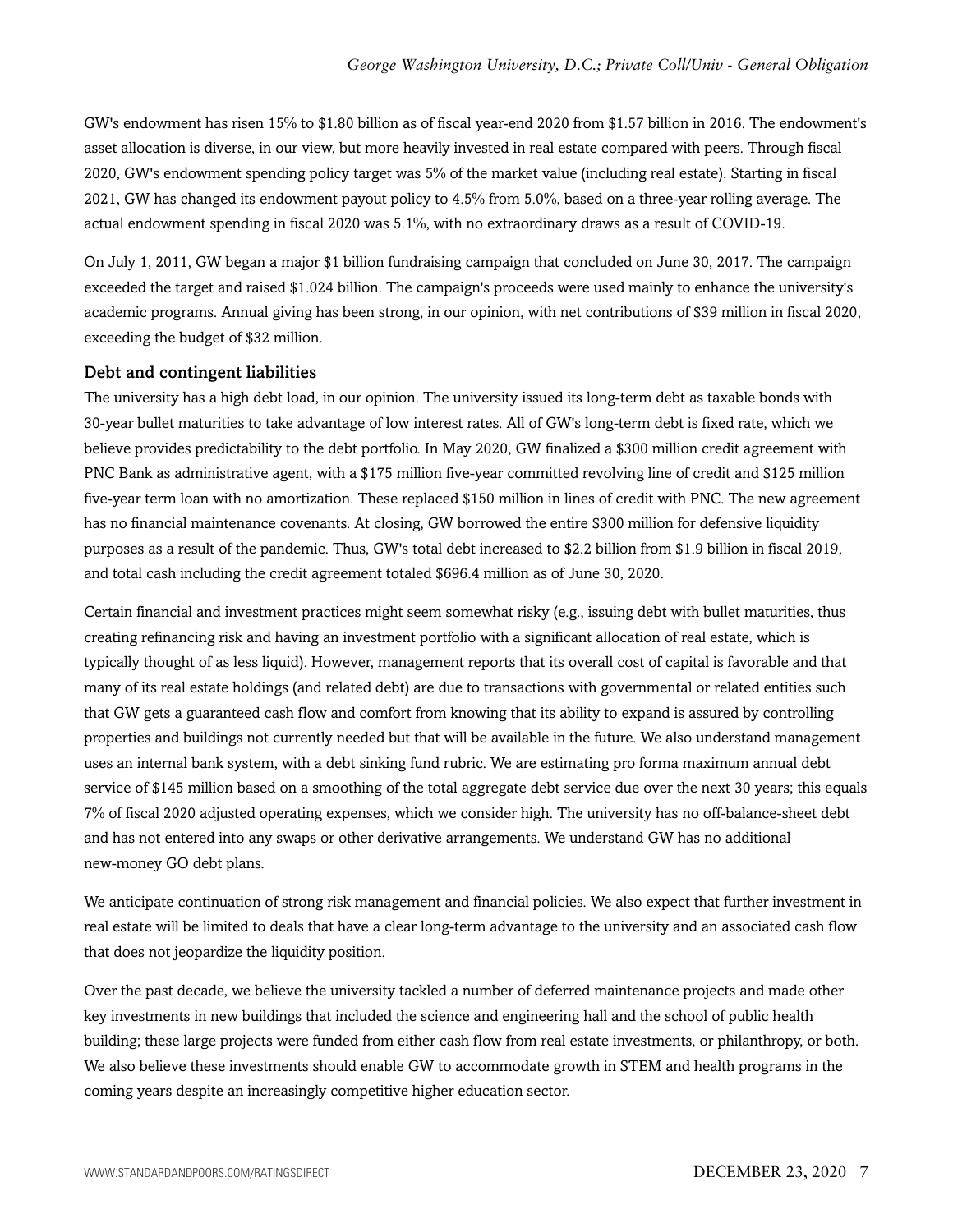# George Washington University, D.C.--Enterprise And Financial Statistics

|                                                   |        | --Fiscal year ended June 30-- | --Medians reported for 'A'<br>rated private colleges and<br>universities |           |           |            |
|---------------------------------------------------|--------|-------------------------------|--------------------------------------------------------------------------|-----------|-----------|------------|
|                                                   | 2021   | 2020                          | 2019                                                                     | 2018      | 2017      | 2019       |
| <b>Enrollment and demand</b>                      |        |                               |                                                                          |           |           |            |
| Headcount                                         | 27,017 | 27,814                        | 28,172                                                                   | 27,973    | 27,159    | MNR        |
| Full-time equivalent                              | 22,306 | 23,387                        | 23,798                                                                   | 23,520    | 22,883    | 3,383      |
| Freshman acceptance rate (%)                      | 43.0   | 40.8                          | 41.9                                                                     | 41.0      | 40.2      | 67.5       |
| Freshman matriculation rate (%)                   | 17.4   | 23.8                          | 25.6                                                                     | 23.6      | 24.6      | MNR        |
| Undergraduates as a % of total<br>enrollment (%)  | 43.5   | 44.9                          | 44.5                                                                     | 42.9      | 42.4      | 81.0       |
| Freshman retention (%)                            | 87.7   | 92.0                          | 92.9                                                                     | 91.2      | 90.2      | 85.1       |
| Graduation rates (six years) (%)                  | 85.0   | 82.2                          | 82.0                                                                     | 80.6      | 83.7      | MNR        |
| <b>Income statement</b>                           |        |                               |                                                                          |           |           |            |
| Adjusted operating revenue<br>$($ \$000s $)$      | N.A.   | 2,025,544                     | 1,879,987                                                                | 1,616,377 | 1,612,251 | MNR        |
| Adjusted operating expense<br>(\$000s)            | N.A.   | 2,084,751                     | 1,863,359                                                                | 1,594,401 | 1,566,642 | <b>MNR</b> |
| Net operating income (\$000s)                     | N.A.   | (59, 207)                     | 16,628                                                                   | 21,976    | 45,609    | <b>MNR</b> |
| Net operating margin (%)                          | N.A.   | (2.84)                        | 0.89                                                                     | 1.38      | 2.91      | 1.60       |
| Change in unrestricted net<br>assets (\$000s)     | N.A.   | (58, 997)                     | 4,615                                                                    | 102,977   | 162,385   | MNR        |
| Tuition discount (%)                              | N.A.   | 30.3                          | 30.1                                                                     | 29.5      | 28.4      | 38.3       |
| Tuition dependence (%)                            | N.A.   | 55.5                          | 58.9                                                                     | 66.1      | 63.2      | MNR        |
| Student dependence (%)                            | N.A.   | 60.0                          | 65.3                                                                     | 73.3      | 70.4      | 85.6       |
| Health care operations<br>dependence (%)          | N.A.   | 16.8                          | 12.6                                                                     | 4.0       | N.A.      | MNR        |
| Research dependence (%)                           | N.A.   | 10.3                          | 11.0                                                                     | 12.5      | 11.9      | MNR        |
| Endowment and investment<br>income dependence (%) | N.A.   | 7.2                           | 6.9                                                                      | 8.2       | 8.4       | <b>MNR</b> |
| Debt                                              |        |                               |                                                                          |           |           |            |
| Outstanding debt (\$000s)                         | N.A.   | 2,236,964                     | 1,939,960                                                                | 1,865,051 | 1,769,008 | 106,232    |
| Proposed debt (\$000s)                            | N.A.   | N.A.                          | N.A.                                                                     | N.A.      | N.A.      | MNR        |
| Total pro forma debt (\$000s)                     | N.A.   | 2,236,964                     | N.A.                                                                     | N.A.      | N.A.      | MNR        |
| Pro forma MADS                                    | N.A.   | N.A.                          | N.A.                                                                     | N.A.      | N.A.      | MNR        |
| Current debt service burden (%)                   | N.A.   | 4.61                          | 4.14                                                                     | 4.47      | 5.41      | MNR        |
| Current MADS burden (%)                           | N.A.   | 6.96                          | 7.78                                                                     | 9.14      | 6.74      | 4.20       |
| Pro forma MADS burden (%)                         | N.A.   | N.A.                          | N.A.                                                                     | N.A.      | N.A.      | MNR        |
| <b>Financial resource ratios</b>                  |        |                               |                                                                          |           |           |            |
| Endowment market value<br>(\$000s)                | N.A.   | 1,802,656                     | 1,778,559                                                                | 1,798,810 | 1,729,147 | 240,596    |
| Cash and investments (\$000s)                     | N.A.   | 3,025,686                     | 2,738,287                                                                | 2,666,853 | 2,484,055 | MNR        |
| Unrestricted net assets (\$000s)                  | N.A.   | 1,609,161                     | 1,668,158                                                                | 1,680,689 | 1,577,712 | MNR        |
| Expendable resources (\$000s)                     | N.A.   | 2,635,101                     | 2,255,525                                                                | 2,265,508 | 2,099,492 | MNR        |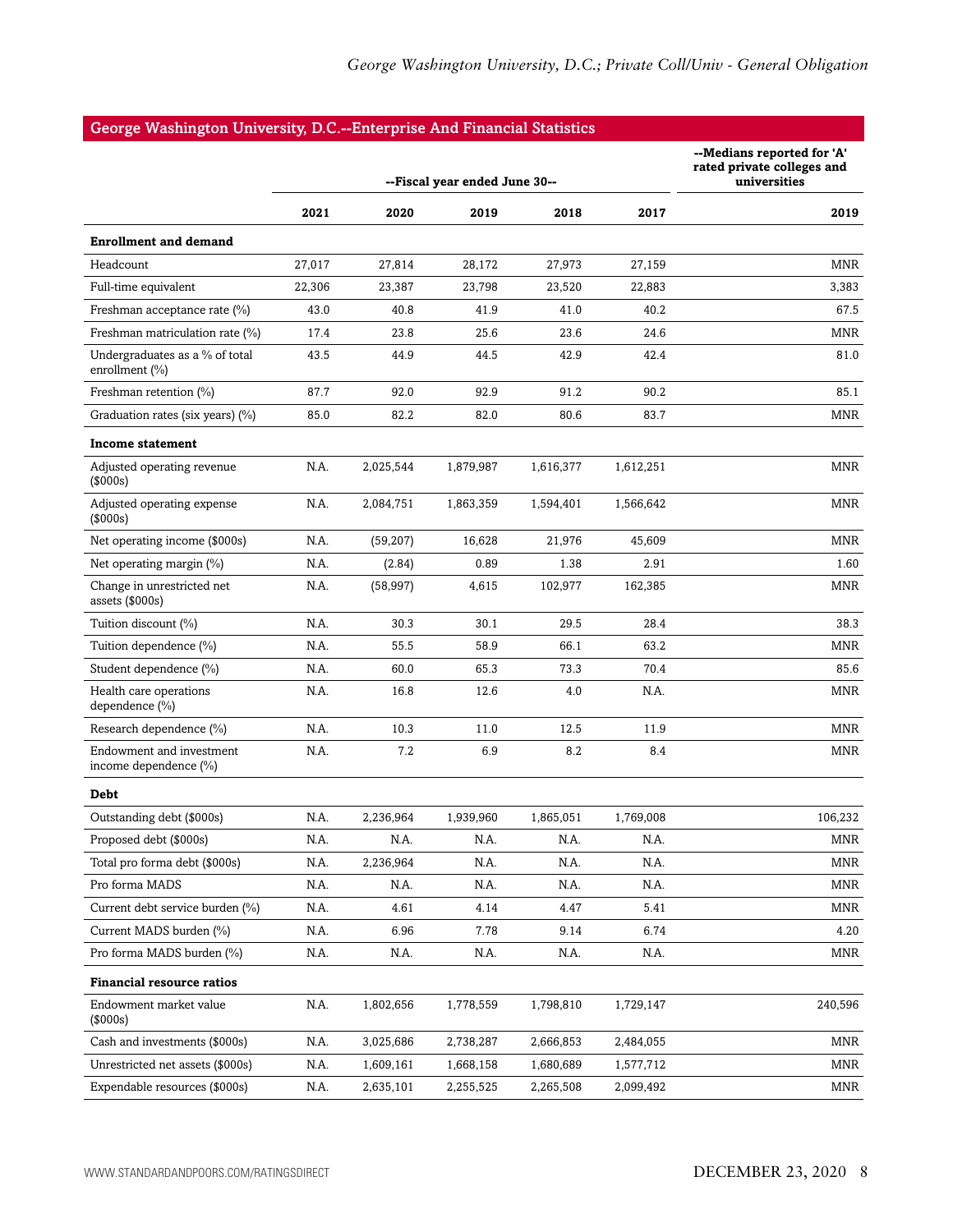#### George Washington University, D.C.--Enterprise And Financial Statistics (cont.)

|                                                  |      | --Fiscal year ended June 30-- | --Medians reported for 'A'<br>rated private colleges and<br>universities |       |       |            |
|--------------------------------------------------|------|-------------------------------|--------------------------------------------------------------------------|-------|-------|------------|
|                                                  | 2021 | 2020                          | 2019                                                                     | 2018  | 2017  | 2019       |
| Cash and investments to<br>operations $(\%)$     | N.A. | 145.1                         | 147.0                                                                    | 167.3 | 158.6 | 142.2      |
| Cash and investments to debt<br>$(\%)$           | N.A. | 135.3                         | 141.2                                                                    | 143.0 | 140.4 | 287.1      |
| Cash and investments to pro<br>forma debt $(\%)$ | N.A. | 135.3                         | N.A.                                                                     | N.A.  | N.A.  | <b>MNR</b> |
| Expendable resources to<br>operations $(\% )$    | N.A. | 126.4                         | 121.0                                                                    | 142.1 | 134.0 | 89.0       |
| Expendable resources to debt<br>$(\%)$           | N.A. | 117.8                         | 116.3                                                                    | 121.5 | 118.7 | 178.3      |
| Expendable resources to pro<br>forma debt $(\%)$ | N.A. | 117.8                         | N.A.                                                                     | N.A.  | N.A.  | <b>MNR</b> |
| Average age of plant (years)                     | N.A. | 11.3                          | 11.1                                                                     | 11.0  | 10.6  | 14.1       |

MADS--Maximum annual debt service. Total adjusted operating revenue = unrestricted revenue less realized and unrealized gains/losses and financial aid. Total adjusted operating expense = unrestricted expense plus financial aid expense. Net operating margin = 100\*(net adjusted operating income/adjusted operating expense). Student dependence = 100\*(gross tuition revenue + auxiliary revenue) / adjusted operating revenue. Current debt service burden = 100\*(current debt service expense/adjusted operating expenses). Current MADS burden = 100\*(MADS expense/adjusted operating expenses). Cash and investments = cash + short-term and long-term investments. Expendable resources = unrestricted net assets + temporary restricted net assets - (net property, plant, and equipmenbt - debt outstanding). Average age of plant = accumulated depreciation/depreciation and amortization expense. N.A.--Not available. MNR--Median not reported.

# <span id="page-8-0"></span>Related Research

Through The ESG Lens 2.0: A Deeper Dive Into U.S. Public Finance Credit Factors, April 28, 2020